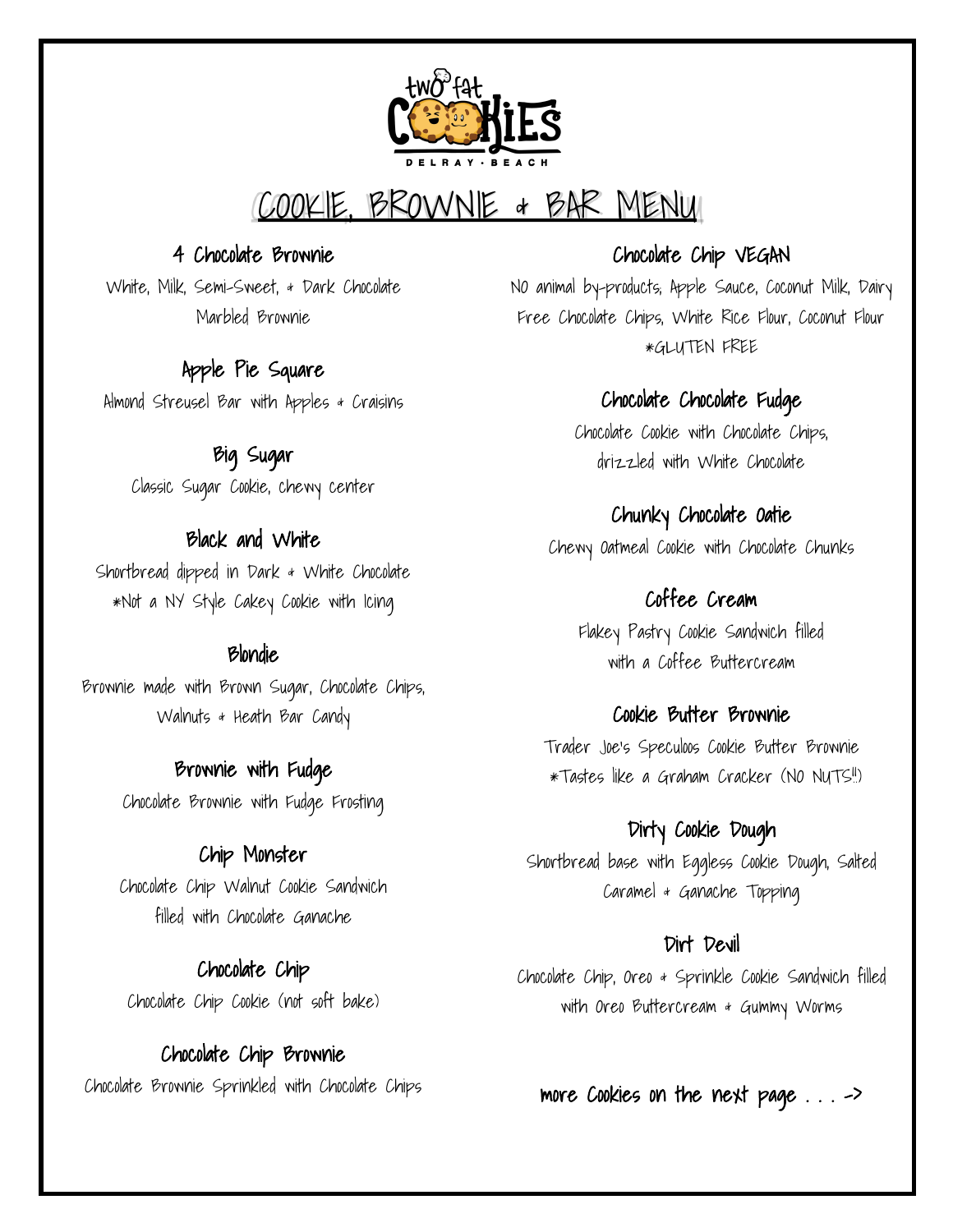### Fantasies

Coconut Chocolate Chip cookie, painted with Chocolate & dipped in more Coconut

### Fat Monster Hybrid

Chocolate Chip Walnut Cookie & Chocolate-Chocolate Fudge Cookie Sandwich filled with Peanut Butter Ganache

#### Fiesta

Sugar Sprinkle Cookie Sandwich filled with Cake Batter Buttercream & rolled in Crunchy Rainbow Sprinkles

# Fudgy Wudgy Vegan Brownie

The name explains it all!

### Galette

French Butter Cookie (usually topped with Sprinkles)

Ginger Sno Cap Chewy Ginger Sugar cookie

### Glob

Pecan, Walnut, Chocolate Cluster with a hint of Espresso

#### Hawaiian Cheese Square

Shortbread base topped with a Pineapple Coconut Cheesecake

### Hazelnut Tarts

Cocoa Thumbprint Cookie covered with Hazelnuts & filled with Chocolate

#### Heath Bar Brownie

Chocolate Brownie sprinkled with Heath Bar Candy

### Hella Nutella

Chocolate Milk Chocolate Chip Cookie Sandwich filled with Nutella Buttercream & Nutella Spread topped with Milk Chocolate Drizzle & Chopped Hazelnuts

### Hey Fatso

Chocolate Wafer Cookie Sandwich filled with Chocolate Ganache

#### Ja'Brownie

Chocolate Peanut Butter Brownie with Oreos, Pretzels, Peanuts & Sea Salt

# Jelly Bar

Almond Streusel Bar layered with Apricot & Raspberry Preserves

### Jelly Tart

Thumbprint Cookie coated in Walnuts filled with Raspberry Preserves

#### Kookie

Chocolate Chip Cookie Sandwich filled with Eggless Cookie Dough & dunked in Mini Chocolate Chips

# Krispy Brownie

Chocolate Brownie topped with Chocolate Ganache & Rice Krispy Treat

#### Lemon Bar

Shortbread base with a Lemon Curd topping

# Linzer Tart

Classic Walnut Cookie Sandwich filled with Raspberry Preserves

#### more Cookies on the next page . . . ->